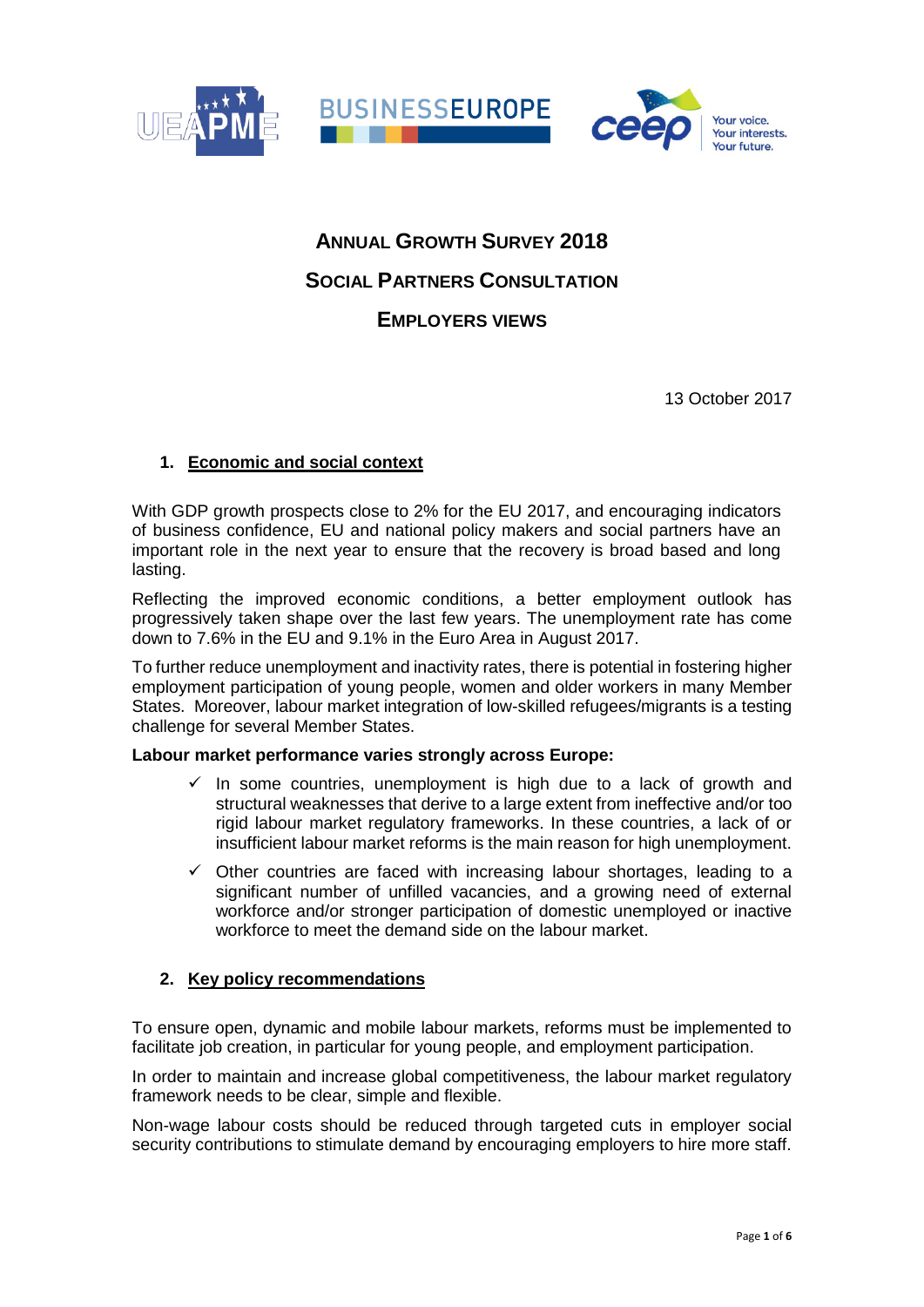To address serious skill shortages and mismatches, education and training systems need to be tailored to labour market needs. Acquisition of basic skills should remain a constant effort to avoid increases in low literacy skills. More STEM graduates (science, technology, engineering and maths) are needed as well as people with digital skills.

Reforms are required to encourage people to stay in the workforce longer, make pension systems sustainable in the long term, and ensure we properly integrate migrants into the workforce.

# **3. Employment and social priorities for AGS 2018**

## *3.1 Investing in skills development and care infrastructures to increase labour productivity and employment participation*

The capacity of the EU's economy to drive long-term growth is below that of our major competitors. The Commission estimates that potential growth (i.e. the long-term sustainable rate) is around 1.4% in the EU, compared with over 2% in the US.

It is important to reinforce the Economic and Monetary Union by supporting EU Member States' efforts to converge towards the desired outcomes of competitiveness, growth, employment and productivity. In this respect, the recently created productivity boards can be helpful to inform policy decisions at national level.

Employers believe that the Annual Growth Survey 2018 should put emphasis on fostering productive investment in skills and an enhanced employment participation of women and men through improved care infrastructures.

Firstly, education and training is an important driver of productivity growth. And productivity growth is the only sustainable way for enterprises to be able to generate more growth and offer more jobs and improved conditions to workers.

Improved skills training policy frameworks are needed to encourage companies and workers to invest resources and time in developing skills that fit with labour markets requirements and unlock labour productivity growth. High quality initial and continuous vocational training programmes that deliver technical and transversal skills are particularly requested by SMEs which have more and more difficulties to recruit skilled workers.

The acquisition of STEM skills (science, technology, engineering, mathematics) is an important challenge. Bridging the gap between supply and demand for those skills is in the interest of all citizens and all enterprises, not only in the IT sector, but across all sectors of the economy.

The digital revolution can increase job creation, employment opportunities and our prosperity. But for that to happen we need to adapt our labour markets, our education and training systems and work organisation to the fast-changing needs of our economies.

Ensuring people are equipped with digital skills is a priority. Eurostat shows that 40% of EU citizens have no or very low digital skills. At the same time, 90% of jobs are estimated to soon require some level of digital literacy. Closing that digital skills gap is of crucial importance.

Secondly, investments and coordinated national policies must be promoted to improve the availability and functioning of care infrastructures, hence supporting the application of Country Specific Recommendations where relevant.

This is because care infrastructures, including in particular for childcare and caring for the elderly as well as disabled/seriously ill relatives, should be made more efficient in terms of affordability, opening hours and quality of services provided. Public-private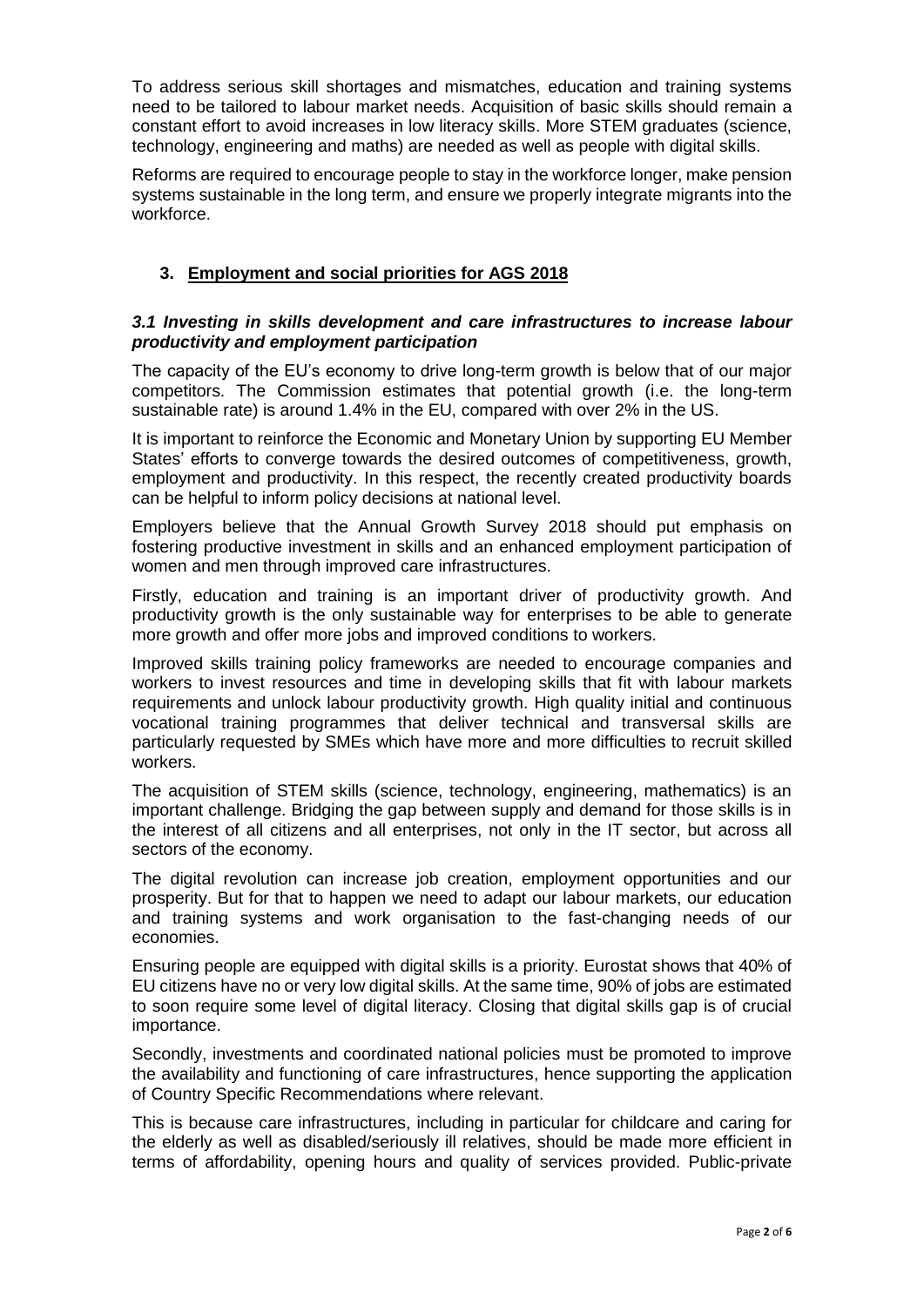partnerships are part of the answer in this area, which will also add new job opportunities for women and men.

What would be of added value is for the Commission to organise a mutual learning seminar with interested Member States, social partners and those public and private organisations providing childcare services to identify what actions are needed, by whom and at which level, to unlock the investments needed, as well as to learn from each other on how to make good use of public resources to maximise the return on investment in childcare.

#### *3.2 Work contracts and employment protection*

Businesses have different needs and ensuring the attractiveness of different contractual forms as well as avoiding overly strict employment protection legislation is essential.

Employment regulations should provide the right framework for employers to create jobs. New forms of work are more ane more a reality in the context of digitalisation. Employers need to adapt to constantly changing economic circumstances. This should go hand in hand with providing appropriate levels of protection to workers and encouraging their mobility on the labour markets.

In some countries unemployment is high due to a lack of growth and/or structural weaknesses that derive to a large extent from ineffective and/or too rigid labour market regulatory frameworks. In these countries, a lack of or insufficient labour market reforms is one of the main reasons for high unemployment.

Most people who do work in part-time do so voluntarily. Fact is there was no increase in involuntary part-time during recent years. From 2013 until 2016 involuntary part-time employment in the EU-28 as percentage of the total part-time employment has actually decreased from 26.0 to 24.6 per cent (Eurostat, 2017). Involuntary part-time only constitutes an issue in very few countries (i.e. Greece, Bulgaria) while in many other countries (i.e. Belgium, Germany) involuntary part-time is not a problem and has been declining in recent years.

Employers fully agree with the perspective to better intergrate refugees in the labour market. In Member States such as Germany, Sweden, Denmark, which have taken up a significant number of refugees, their access to national labour markets can lead to an increase in unemployment figures and social expenditures. The mannifold activities for labour market activation of refugees – language, qualification, training and employment support measures – put considerable strain on public finances. Experience shows that a full-fleged labour market participation of the mostly non qualified refugees will require an appropriate legal framework, incremental investments, taking into account the different skills levels of refugees and the time needed for an effective integration. It will also require involvement from a multitude of stakeholders, both public and private, and a coordinated effort, each in their respective areas of competence, in order to lead to impactful and sustainable results.

#### *3.3 Social protection*

Pensions and labour market reforms are required to make pensions expenditures sustainable in view of increased life expectancy. This is essential for intergenerational solidarity, to ensure that systems can provide adequate support for future generations.

While progress has been made by Member States, particularly in reforms of pensions systems and some labour market reforms, further efforts are likely to be needed to cope with the consequences of demographic change and avoid tensions between generations.

Reforms to social protection systems must aim to facilitate labour market participation of those who can work, by making work pay compared to welfare benefits. Income support should be targeted at those most in need.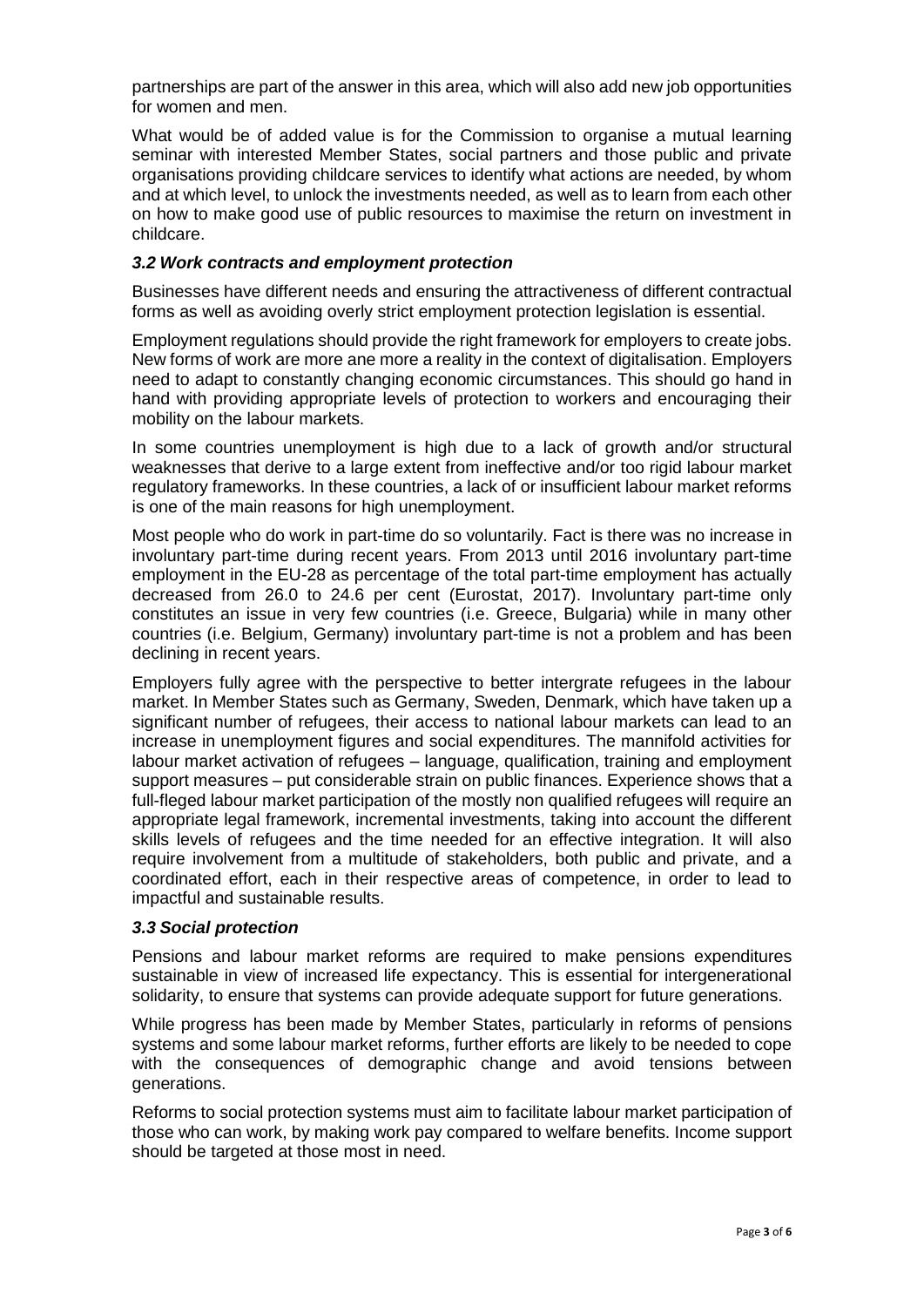Non-wage labour costs should be reduced through targeted cuts in employer's social security contributions to stimulate demand by encouraging employers to hire more staff.

We need to reflect on and if necessary rethink how careers are organized over the whole life course, e.g. facilitating flexible working arrangements, ensuring continued productivity, encouraging lifelong learning and ensuring health and safety at the workplace.

Facilitating longer working lives requires action by employers, including adapting work organisation, as well as efforts by individuals to adapt to potential changes in work and new skills needs on the labour market. These are some of the issues covered in our recent social partner's framework agreement on active ageing and an inter-generational approach.

#### *Access to social protection*

In a number of countries, there is no distinction between different forms of employment in terms of access and contributions to social protection. Member States have reformed their systems to provide broader access, by changing eligibility conditions, giving incentives for voluntary coverage, and including workers in wider tax-based social protection measures, irrespective of their employment status.

For self-employed, whilst access to social protection across the board is not guaranteed in all Member States, already 17 Member States give similar access as workers to most statutory social protection schemes. Self-employed also have possibilities for coverage through private insurance.

It is logical that there are some differences in coverage, as social protection benefits are relative to employment status. For self-employed, only one person is contributing in contrast to an employee, where the employer also contributes.

Whatever the national situation for self-employed in terms of access and contribution to social protection benefits and tax arrangements, it is important to make sure that the system is well conceived.

It is crucial to not create an overly economic burden through high social contributions that make self-employment less attractive due to an obligation to contribute to social protection.

Where differences in access to social protection exist and the impact is negative for workers, citizens, employers or the overall sustainability of the social protection system, these are issues to be solved at national level. Facilitating mutual learning at EU level between Member States on this would be useful in the context of the Open Method of Coordination.

#### *3.4 Active labour market policies*

We need to ensure that active labour market policies (ALMPs) are efficient and effective. ALMPs should also be designed to support mobility between sectors and the retraining of workers, which will become increasingly essential as our labour markets adapt to the digital transformation of our economies.

More money alone will not result in higher labour market integration rates. Therefore, public employment services (PES) and unemployment benefit systems should be reformed, where necessary.

Cooperation between PES, private employment services, mutual learning and benchmarking should be strengthened. The objective is to improve the performance of ALMPs in terms of employment outcomes, i.e. to reduce unemployment where needed, and reduce inactivity levels in particular in countries where unemployment is low already.

This concerns how national tax and benefit systems can be designed to make work pay and avoid unemployment traps; the cost-effectiveness of Member States' spending on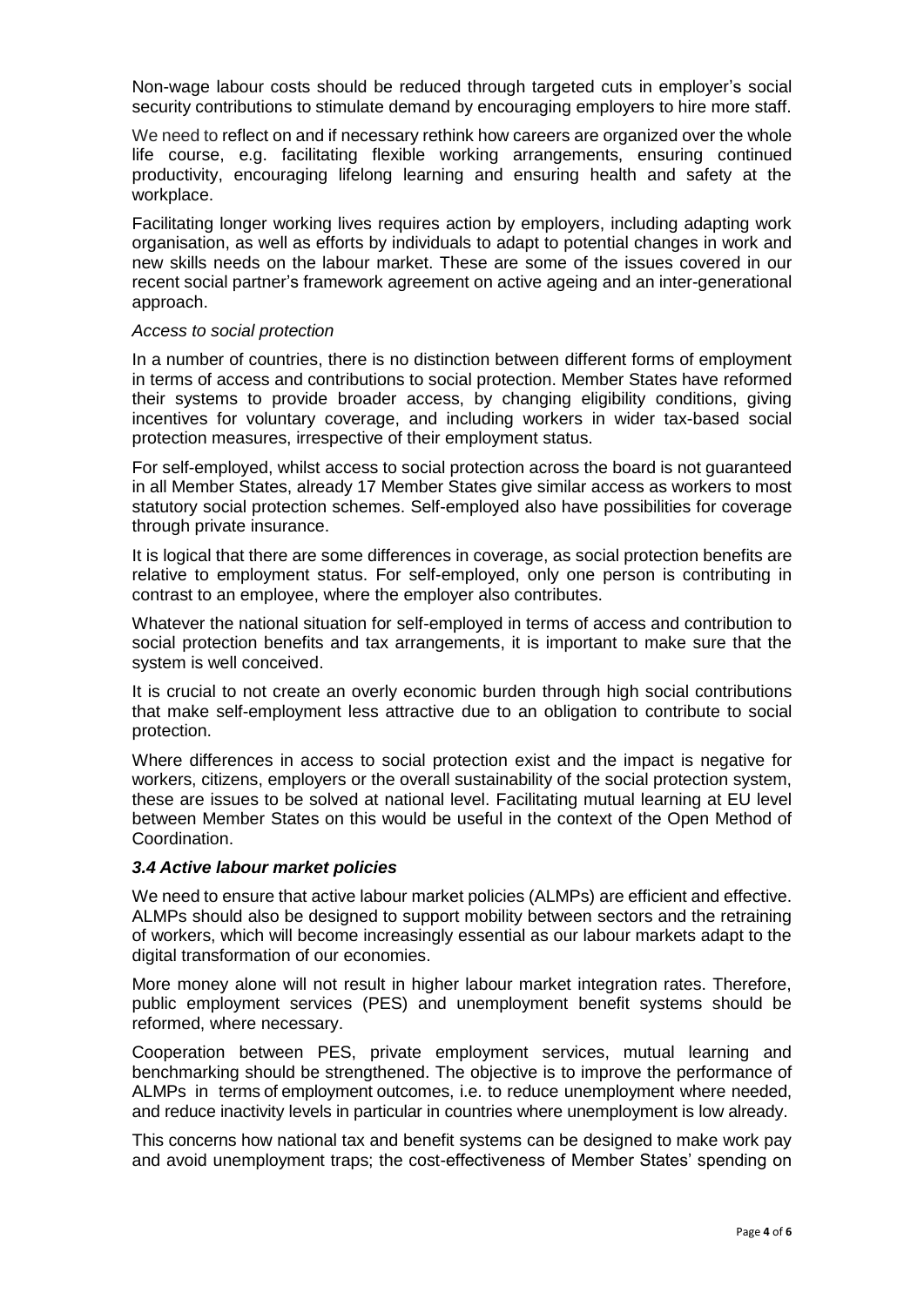ALMPs, including as concerns specific support measures, notably job search assistance and training provision.

To enhance the overall effectiveness and efficiency of ALMPs it is also important to improve the capacity of PES. This can be achieved through reforming their structure and the nature of their service provision role, where needed; and strengthening partnerships with key stakeholders, notably social partners.

When designing and providing targeted measures supporting higher levels of employment participation, such as financial incentives to enterprises and/or workers in the form of tax reductions or in-work benefits, as well as in evaluating and improving them, employers' needs need to be better taken into account, notably in terms of skills.

#### *3.5 Wage policy*

Wage growth needs to be sustainable. Otherwise enterprises will lose competitiveness and unemployment will start to return. This means putting in place policies that can raise long term productivity, for example through supporting innovation, access to new markets, skills formation and the development of the digital economy as well as traditional industries such as manufacturing.

European debates on wages should fully respect the fact that wage setting is the competence of the social partners at national level in the context of diverse industrial relations systems. Designing an appropriate wage policy is a matter for consideration at national level. For social dialogue to play a positive role, it is important that national collective bargaining frameworks, including the respective role and coordination of sectoral and company bargaining, are geared towards productivity gains.

Despite improvements of recent years, in many Member States, unemployment remains very high (e.g. 17.1% Spain, 11.3% Italy, 21.2% Greece and overall Euro Area 9.1%), hence the need for continuing wage restraint.

In Member States which are near to or moving towards full employment and where productivity is increasing more strongly, there may well be scope for stronger pay increases in the coming years. We have already seen real wage increases averaging 1.8% in Germany over the last 3 years (real compensation per employee (consumer price deflator; 1.8% in 2014, 1.8% in 2015, 1.6% in 2016), over 1.7% in Sweden, and well above that in some Eastern European countries (e.g. avg. of 5.4% in Romania, 4.5% in Bulgaria, 2.9% in Poland, or 6.8% in Latvia).

In addition, given falls in recent months in average hours worked, as noted by the ECB, real wage growth per hour is actually slightly stronger than official data calculated on the basis of per worker would indicate.

## **4. Making progress requires an effective reforms partnership**

Rather than trying to solve labour markets challenges across the board at European level, the European Union should focus on providing information, incentives and technical expertise for Member States and social partners to design, implement and evaluate policies really addressing the structural labour market challenges they face, in a way that is understood and acceptable to their societies.

Priority areas of coordinated action between the EU and Member States are to:

- Prioritise reforms to achieve open, mobile and dynamic labour markets. This is about securing at the same time the flexibility and security that both enterprises and workers need. The varying starting points of Member States in terms of economic development also needs to be accounted for;
- Reduce and/or shift the tax wedge on labour with a view to encouraging job creation;